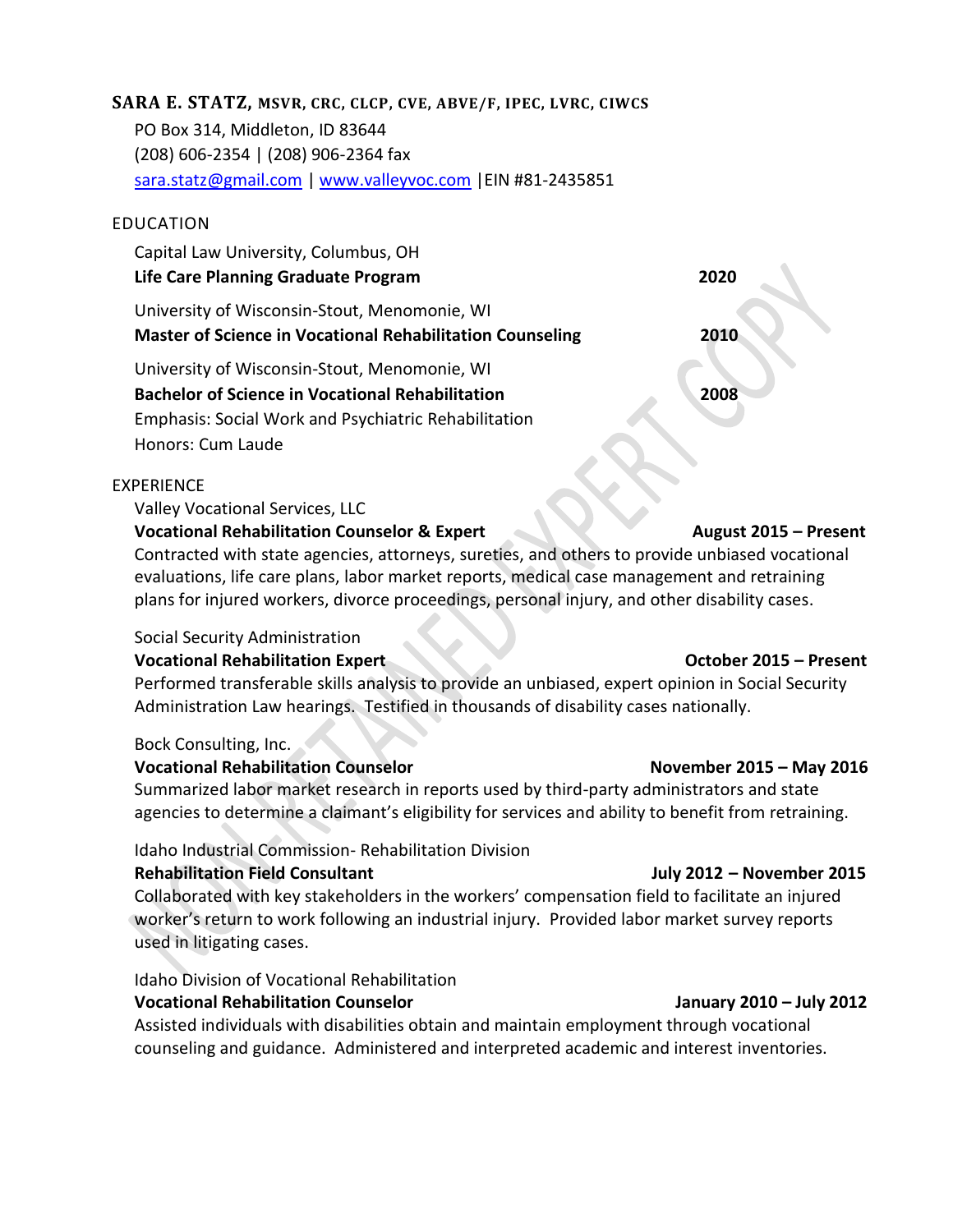| SARA E. STATZ, MSVR, CRC, CLCP, CVE, ABVE/F, IPEC, LVRC, CIWCS                                                                                                                | PAGE <sub>2</sub> |
|-------------------------------------------------------------------------------------------------------------------------------------------------------------------------------|-------------------|
| <b>CERTIFICATIONS</b><br>Utah Department of Commerce- Div. of Occupational & Professional Licensing<br>Licensed Vocational Rehabilitation Counselor (License # 12042841-6101) | $2020 -$ Present  |
|                                                                                                                                                                               |                   |
| <b>Commission on Rehabilitation Counselor Certification</b>                                                                                                                   |                   |
| Certified Vocational Evaluator (Certificate # 00112747)                                                                                                                       | $2020 -$ Present  |
| International Commission on Health Care Certification                                                                                                                         |                   |
| <b>Certified Life Care Planner (Certificate #1576)</b>                                                                                                                        | $2020$ – Present  |
|                                                                                                                                                                               |                   |
| American Board of Vocational Experts                                                                                                                                          |                   |
| Fellow (Certificate #20411)                                                                                                                                                   | $2017 -$ Present  |
| American Board of Vocational Experts                                                                                                                                          |                   |
| International Psychometric Evaluation Certification (Certificate #20411)                                                                                                      | $2017 -$ Present  |
|                                                                                                                                                                               |                   |
| <b>Idaho Industrial Commission</b>                                                                                                                                            |                   |
| Idaho Workers' Compensation Specialist-Advanced Level                                                                                                                         | $2012$ – Present  |
|                                                                                                                                                                               |                   |
| <b>Commission on Rehabilitation Counselor Certification</b>                                                                                                                   |                   |
| <b>Certified Rehabilitation Counselor (Certificate # 00112747)</b>                                                                                                            | $2010$ – Present  |
|                                                                                                                                                                               |                   |
|                                                                                                                                                                               |                   |
| <b>AWARDS</b>                                                                                                                                                                 |                   |
| <b>Presidential Citation (American Board of Vocational Experts)</b>                                                                                                           | 2020              |
| <b>Emerging Professional (International Association of Rehabilitation Professionals)</b>                                                                                      | 2018              |
|                                                                                                                                                                               |                   |
| Rehabilitation of the Year (Idaho Division of Vocational Rehabilitation)                                                                                                      | 2012              |
|                                                                                                                                                                               |                   |
| PROFESSIONAL AFFILIATIONS                                                                                                                                                     |                   |
| American Board of Vocational Experts                                                                                                                                          |                   |
| Secretary & Editor of the "The Vocational Expert" (2017 to Present)                                                                                                           |                   |
| Served on Conference Committee, Website Re-Design, Credentialing                                                                                                              |                   |
|                                                                                                                                                                               |                   |
| International Association of Rehabilitation Professionals                                                                                                                     |                   |
| SSVE Member at Large & Director of the Regional Representatives to the SSVE Board<br>(2016 to 2020)                                                                           |                   |
| Served on Marketing Committee (2019 to 2020)                                                                                                                                  |                   |
|                                                                                                                                                                               |                   |

The National Rehabilitation Association

■ Membership Secretary (2010 to 2012)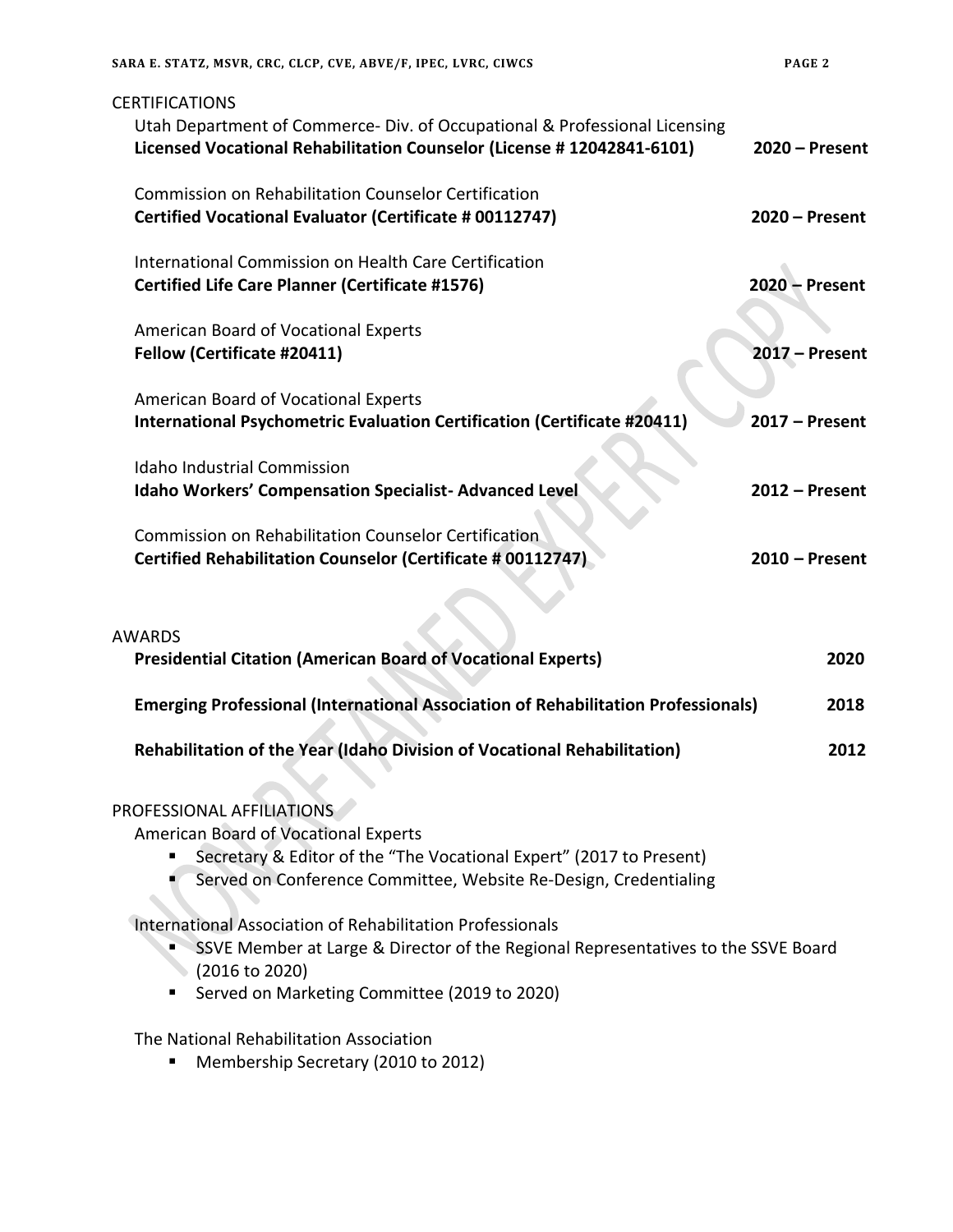### PRESENTATIONS

American Board of Vocational Experts Annual Conference (Salt Lake City, UT)

• Advancing Your Practice with Technology, 4/7/2018, co-presented with Kourtney Layton to Vocational Experts

International Association of Rehabilitation Professionals Annual Conference (St. Louis, MO)

• Advancing Your Practice with Technology, 10/12/2017, co-presented with Kourtney Layton to Rehabilitation Professionals

Utah Association of Justice Conference (Salt Lake City, UT)- *Invited to speak*

• Vocational Rehabilitation: Analysis in SSA Cases, 5/19/2017, co-presented with Kourtney Layton to attorneys practicing Social Security representation

Idaho Trial Lawyers Association Conference (Boise, ID)- *Invited to speak*

• Vocational Rehabilitation: A Fresh Look at Vocational Issues, 2/24/2017, co-presented with Kourtney Layton to attorneys in Idaho

### CONTINUING EDUCATION

| 7/18/2019<br>7/18/2019<br>6/21/2019                 | 2019 Idaho NRA Conference "Catch the Vision" (Ethics)<br>2019 Idaho NRA Conference "Catch the Vision"<br>IARP 2019 Leadership Training (CRC)                                                                                                                |
|-----------------------------------------------------|-------------------------------------------------------------------------------------------------------------------------------------------------------------------------------------------------------------------------------------------------------------|
| 4/14/2019                                           | 2019 American Board of Vocational Experts Annual Conference (Ethics)                                                                                                                                                                                        |
| 4/14/2019<br>4/8/2018<br>4/8/2018                   | 2019 American Board of Vocational Experts Annual Conference (CRC)<br>2018 American Board of Vocational Experts Annual Conference (Ethics)<br>2018 American Board of Vocational Experts Annual Conference                                                    |
| 4/4/2018                                            | A Look at Multicultural Counseling Competency: Pregnancy Discrimination and Retaliation                                                                                                                                                                     |
| 10/26/2017<br>10/14/2017<br>10/14/2017<br>8/10/2017 | 2017 Annual Seminar on Workers' Compensation<br>IARP 2017 Annual Conference (Ethics)<br>IARP 2017 Annual Conference<br>Cannabis in the Workplace                                                                                                            |
| 7/21/2017                                           | 2017 NRA Conference People, Purpose, Passion: The Pathway to Success (Ethics)                                                                                                                                                                               |
| 7/21/2017<br>4/9/2017<br>4/9/2017<br>10/27/2016     | 2017 NRA Conference People, Purpose, Passion: The Pathway to Success<br>2017 American Board of Vocational Experts Annual Conference (Ethics)<br>2017 American Board of Vocational Experts Annual Conference<br>2016 Annual Seminar on Worker's Compensation |
| 10/27/2016                                          | 2016 Annual Seminar on Worker's Compensation (Professional Development)                                                                                                                                                                                     |
| 8/11/2016<br>7/22/2016                              | WIOA's Impact on VR: Transforming challenges into opportunities through smart,<br>collaborative partnerships<br>NRA and Idaho Division of Vocational Rehabilitation Building Bridges to Embrace Change<br>(Ethics)                                          |
| 7/22/2016                                           | NRA and Idaho Division of Vocational Rehabilitation Building Bridges to Embrace Change                                                                                                                                                                      |
| 1/4/2016<br>10/29/2015<br>7/24/2015<br>7/23/2015    | Social Security Vocational Expert Handbook: Revised Edition<br>2015 Annual Seminar on Workers' Compensation<br>2015 NRA Conference (Ethics)<br>2015 NRA Conference (Professional Development)                                                               |
|                                                     |                                                                                                                                                                                                                                                             |